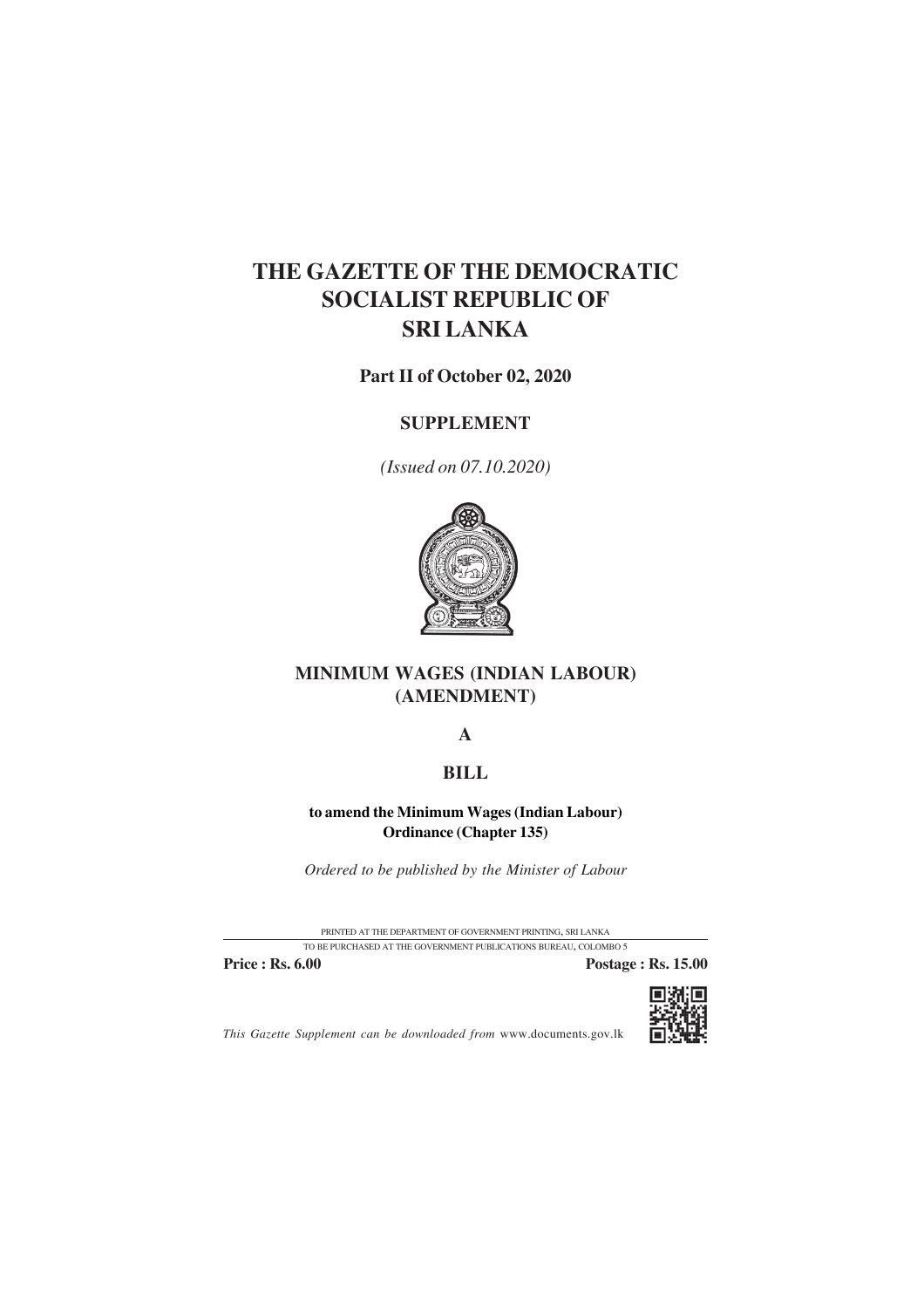#### *STATEMENT OF LEGAL EFFECT*

*Clause 2* : This clause amends section 4 of the Minimum Wages (Indian Labour) Ordinance (Chapter 135) (hereinafter referred to as the "principal enactment") and the legal effect of the section as amended is to increase the employable age of children on estates.

*Clause 3* : This clause amends section 11 of the principal enactment and legal effect of the section as amended is to extend the liability of any employer in respect of issuing monthly allowance of rice.

*Clause 4* : This clause amends section 18 of the principal enactment and legal effect of the section as amended is to increase the age limit of female labourers in respect of payment of minimum rates of wages.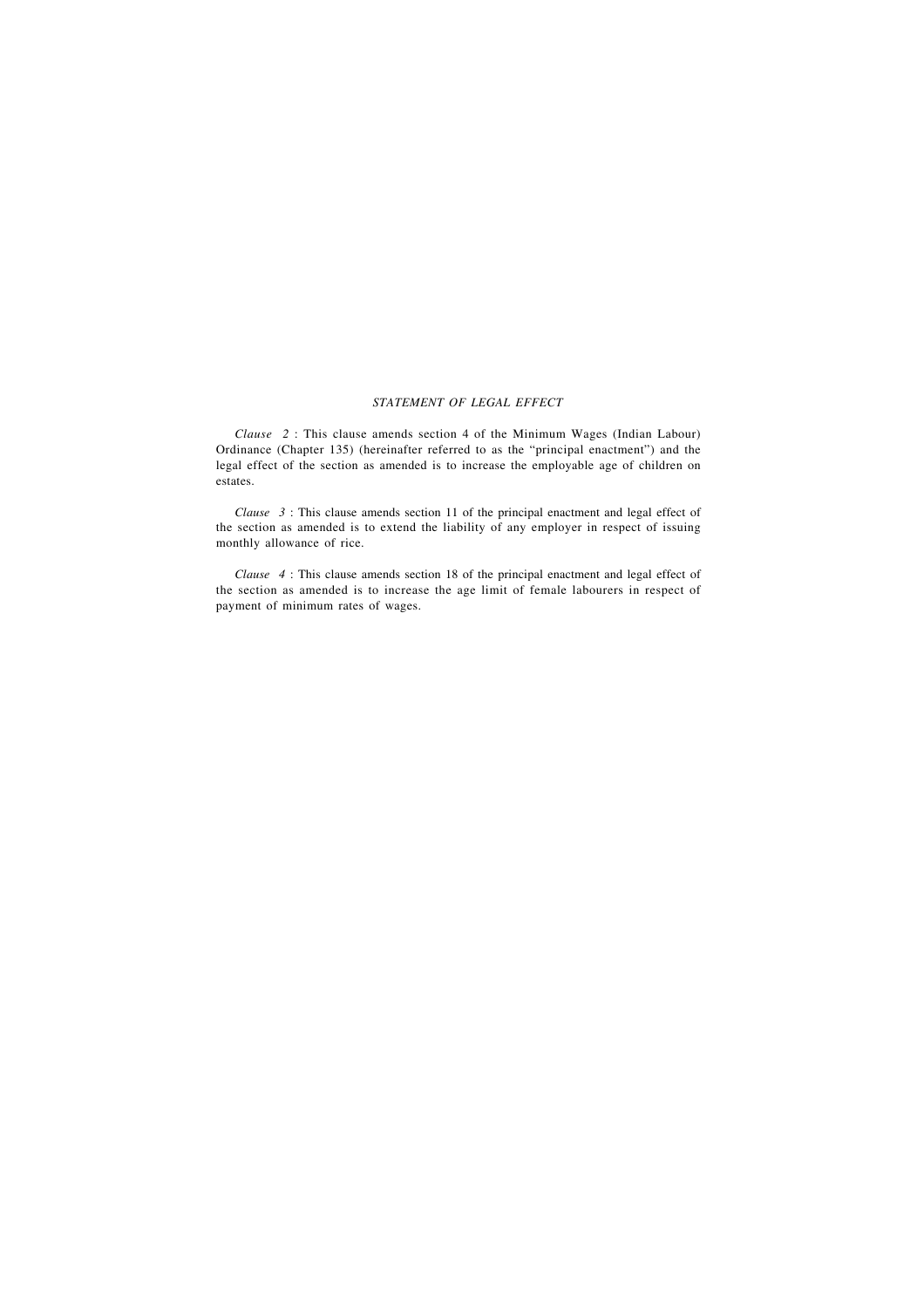*Minimum Wages (Indian Labour) (Amendment)* 1

L.D.—O. 34/2018

15

AN ACT TO AMEND THE MINIMUM WAGES (INDIAN LABOUR) ORDINANCE (CHAPTER 135)

BE it enacted by the Parliament of the Democratic Socialist Republic of Sri Lanka as follows:—

1. This Act may be cited as the Minimum Wages Short title. (Indian Labour) (Amendment) Act, No. of 2020.

5 **2.** Section 4 of the Minimum Wages (Indian Labour) Amendment Ordinance (Chapter 135) (hereinafter referred to as the of section 4 "principal enactment") is hereby amended by the substitution for the words "fourteen years," of the words "sixteen years,". of Chapter 135.

**3.** Section 11 of the principal enactment is hereby Amendment 10 amended as follows:of section 11 of the principal

- (1) by the substitution in paragraph (*b*) of subsection (1) thereof, for the words "fourteen years" of the words "sixteen years"; enactment.
- (2) by the substitution in subsection (2) thereof, for the words "fourteen years" of the words "sixteen years".

**4.** Section 18 of the principal enactment is hereby Amendment amended in the definition of the expression "minimum rates of section 18 of wages" by the substitution for the words "fifteen years" of the words "sixteen years".

5. In the event of any inconsistency between the Sinhala Sinhala text and Tamil texts of this Act, the Sinhala text shall prevail. 20

of the principal enactment.

to prevail in case of inconsistency.